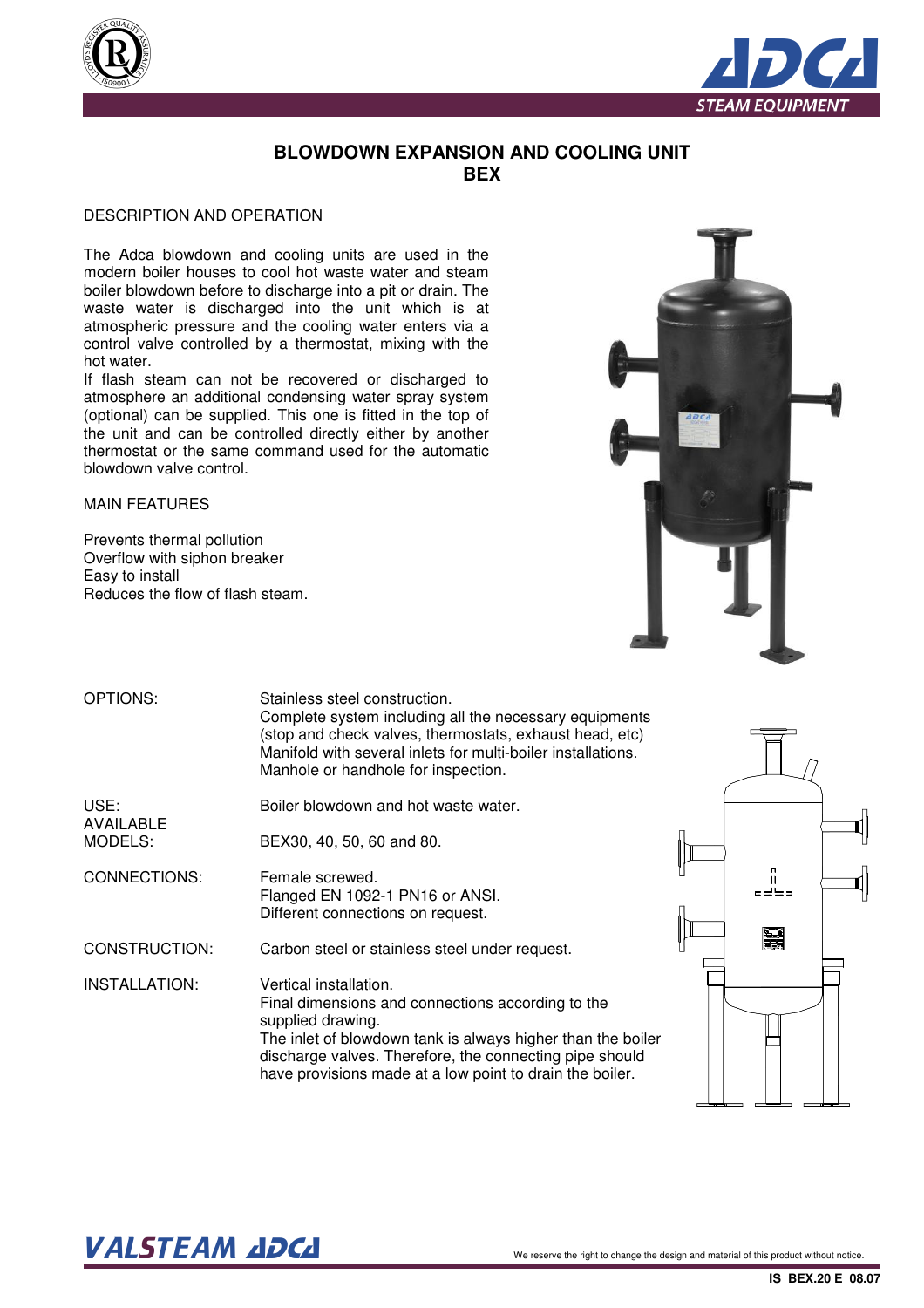



| <b>DIMENSIONS</b> |      |     |     |     |     |    |        |        |       |                             |
|-------------------|------|-----|-----|-----|-----|----|--------|--------|-------|-----------------------------|
| <b>Model</b>      | A    | B   | d1  | d2  | d3  | d4 | $d5$ * | d6     | d7    | <b>WEIGHT</b><br><b>Kgs</b> |
| BEX30             | 1245 | 312 | 40  | 40  | 40  | 25 | 25     | G1"    | G1/2" | $***$                       |
| <b>BEX40</b>      | 1275 | 355 | 50  | 50  | 50  | 25 | 25     | G1"    | G1/2" | $\star \star$               |
| BEX50             | 1430 | 455 | 80  | 50  | 80  | 25 | 25     | G1"    | G1/2" | $***$                       |
| <b>BEX60</b>      | 1930 | 455 | 100 | 65  | 100 | 25 | 25     | G1"    | G1/2" | $***$                       |
| BEX80             | 2260 | 550 | 150 | 100 | 150 | 40 | 40     | G11/2" | G1/2" | $***$                       |

\*Optional ; \*\* Weight to be confirmed .

| <b>SELECTION TABLE</b>                     |  |              |              |              |              |
|--------------------------------------------|--|--------------|--------------|--------------|--------------|
| <b>Hot water flow</b><br>300<br>rate kgs/h |  | 600          | 1500         | 3000         | 5000         |
| <b>BEX30</b><br><b>Model</b>               |  | <b>BEX40</b> | <b>BEX50</b> | <b>BEX60</b> | <b>BEX80</b> |

 $\mathbf{A}$ 

| d3 (DN)<br>$\check{q}$                                                                     |                 |
|--------------------------------------------------------------------------------------------|-----------------|
| $*$ d5(DN)<br>Ĩ<br>f<br>d2(DN)<br>$d4$ (DN)<br>n<br>Il<br>d1(DN)<br>$\star$<br>j<br>ਚ<br>ਙ | $\dot{\preceq}$ |
| d6                                                                                         |                 |

| <b>LIMITING CONDITIONS</b>                                                             |         |  |  |  |
|----------------------------------------------------------------------------------------|---------|--|--|--|
| PS - Maximum Allow able Pressure                                                       | 0,5 bar |  |  |  |
| TS - Maximum Allow able Temperature                                                    | 120 °C  |  |  |  |
| $M$ pimum aparating tamp $\cdot$ 10 <sup>0</sup> C. Design aada $\cdot$ A.D. Markhlatt |         |  |  |  |

Minimum operating temp.: -10ºC. Design code: AD-Merkblatt Other conditions and CE marking on request.

| <b>CONNECTIONS</b> |                                       |             |  |  |
|--------------------|---------------------------------------|-------------|--|--|
| POS.               | <b>DESIGNATION</b>                    | Rating      |  |  |
| d1                 | Drain outlet                          | <b>PN16</b> |  |  |
| d2                 | Blowdown inlet                        | <b>PN16</b> |  |  |
| d3                 | Venting outlet                        | <b>PN16</b> |  |  |
| d4                 | Cooling water inlet                   | <b>PN16</b> |  |  |
| d5                 | Flash steam cooling water             | <b>PN16</b> |  |  |
| d <sub>6</sub>     | Drain                                 | <b>PN16</b> |  |  |
| d7                 | Thermostat/thermometer<br>connections | <b>PN16</b> |  |  |



## VALSTEAM ADCA We reserve the right to change the design and material of this product without notice.